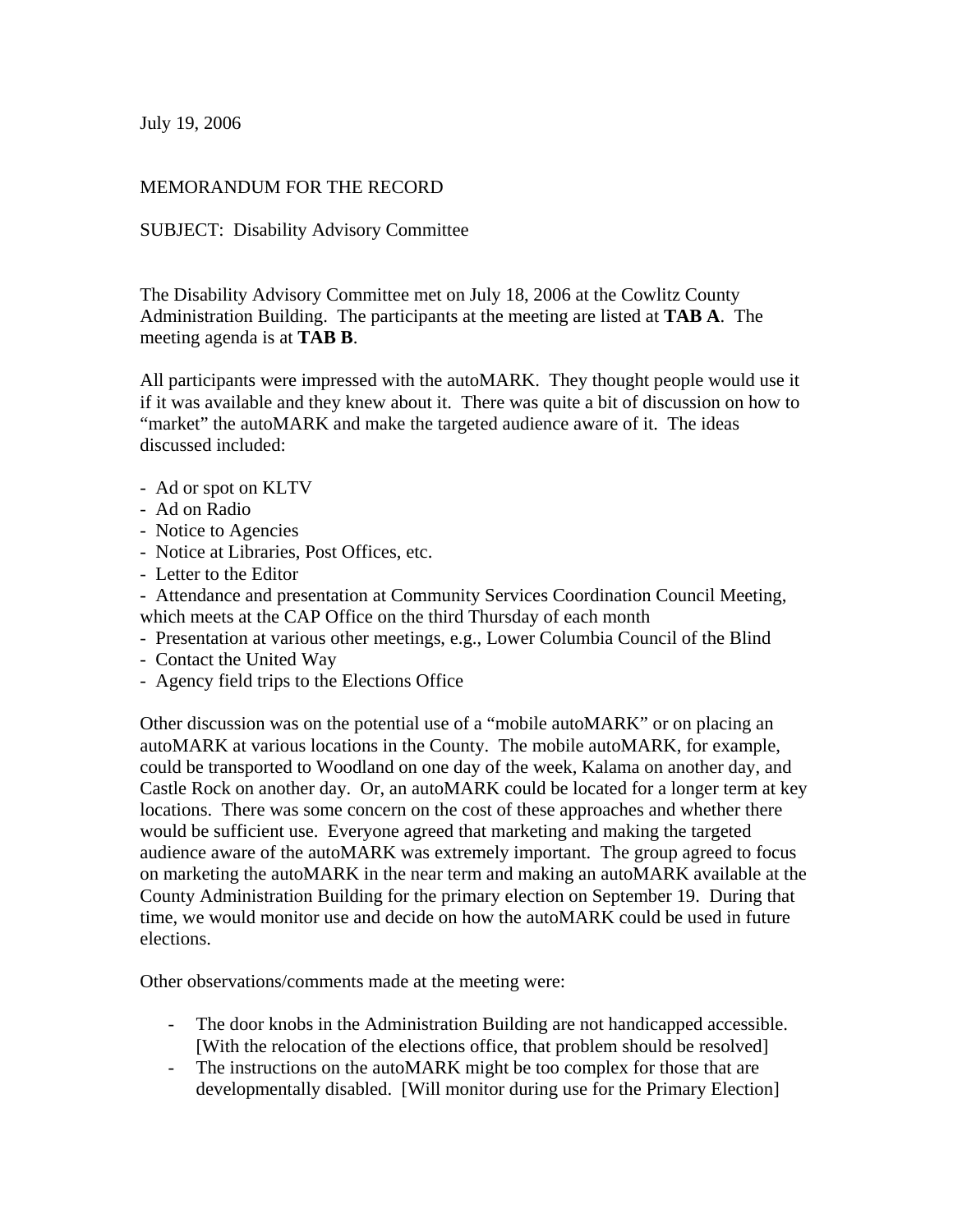- It is important to include people with disabilities and make them a part of the community. [Marketing the autoMARK and making the autoMARK available will help accomplish this
- There are many "Agencies" in the County and they could help make the targeted audience aware of the autoMARK. [There is a book that lists all agencies that would be useful in our marketing campaign]
- 90% of visually impaired cannot read Braille

The attendees agreed that we would take the following actions:

- 1- Sunnie will provide the Elections Office a book that lists the Agencies in the area
- 2- The Elections Office will prepare a flyer or information package on the autoMARK [Attendees will be given an opportunity to provide input]
- 3- The Elections Office will send the flyer/package to the Agencies, libraries, post offices, schools, and other locations in the county
- 4- The Elections Office will prepare a Press Release on the autoMARK for the media
- 5- All attendees will identify opportunities for marketing and presentations on the autoMARK at their meetings or other venues and notify the Elections Office
- 6- Sunnie will prepare a Letter to the Editor

The attendees expressed an interest in continuing the dialogue and meeting again when appropriate. We agreed to take the actions identified above and determine when a follow on meeting should be scheduled.

The minutes of this meeting will be sent to all attendees. The minutes will also be sent to other invitees that were not able to attend. They include the LCC ADA Coordinator (Sherri Fittro), Residential Resources (Wendy Keegan), Lower Columbia Council of the Blind (Ginger McCallum), and the Washington Protection and Advocacy System (David Lord). Please pass on the minutes to others that have an interest.